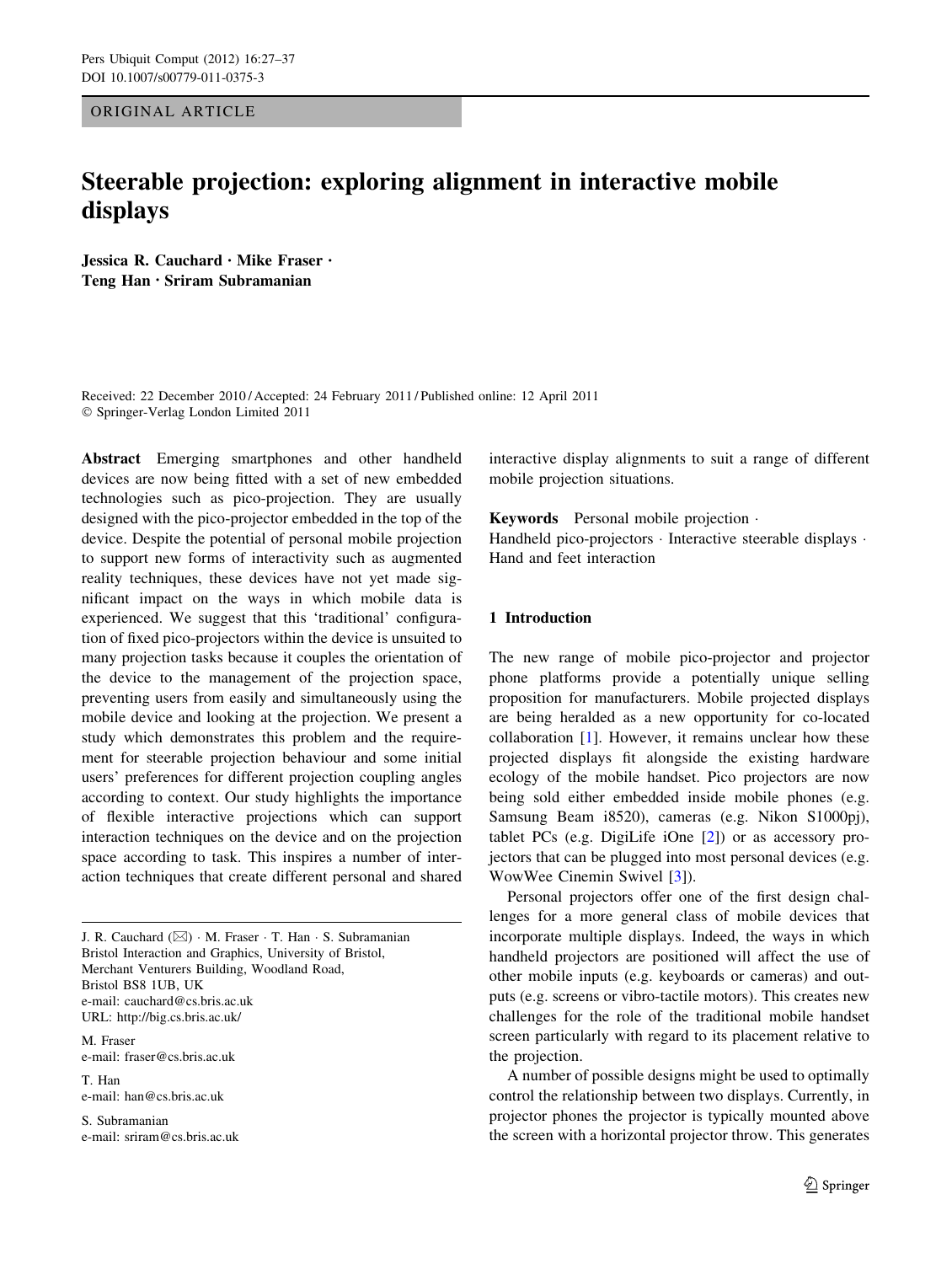a fixed orthogonal angle between the screen and the projection, making it difficult for the person holding the device to see the screen and projection simultaneously, or even to rapidly interleave between them. This might not be an issue if, for example, each display were used separately—the projector for public interactions and the phone's screen for private ones. However, this would preclude new opportunities emerging that exploit both displays simultaneously; for example, Hang et al. [\[4\]](#page-9-0) demonstrate the advantage of using both a projector and a phone screen for specific applications such as text input. With simultaneous dual displays, users can also decide which data they want to keep private and which data they want to share on another screen at the same time. One example of a dual display mobile device is presented by Hinckley et al. [[5\]](#page-9-0); they describe an alternative to separating, interleaving or switching off displays. The device possesses a range of 'postures' corresponding to different operational modes, identified through the hinge angle that people can use on their own or collaboratively. An alternative dual-display configuration might be to physically separate the projector hardware from the handset to support the dynamic juxtaposition of the displays. However, physically separating devices imposes increased demands on user control, cost, power, additional hardware to send video signals, and prevents the projector from easily benefiting from handset input capabilities such as accelerometers, cameras and touch screens.

Several projects have explored input techniques for mobile or wearable projection systems. However, at this time interactions with projections from these devices are limited in a couple of key ways. Firstly, the device's hardware ecology itself may prevent the user from using the device where and how they want in the environment. For instance, the Light Touch<sup>TM</sup> pico projector [\[6](#page-9-0)] needs to be put down on a flat surface at hand reach in order for the user to interact with it, cutting down on its mobile capability. Similarly, Harrison et al's [\[7](#page-9-0)] Skinput interface requires the device to be fixed on the user's body and for the user to not move their body relatively to the projection so their skin can be used as an input surface. The fixed or worn projector in these cases makes it difficult to rapidly choose and use appropriate interactive surfaces as the user moves through the environment. Furthermore, the fixed relationship between the camera and the projector assumes that the interaction should in some way align with the projection. For example, Mistry and Maes [\[8](#page-9-0)] present a technique based on mid-air interaction where users can gesture to a camera worn around the neck. Cao et al. [[1\]](#page-9-0) use a combination of two buttons attached to the projector as input to the projection.

The relative placement of input and output capabilities on handheld mobile devices could create significant problems for interacting with projections. As a matter of fact, if a touch screen and projector are not aligned on a device in such a way that both can be used simultaneously, then the use of the screen as input to the projection is virtually impossible. Recognising this problem, steerable projectors have emerged such as the S-Vision prototype [[9](#page-9-0)] that, equipped with a swivel, can be put on any surface and project at different heights, on a wall for example, regardless of the device's own position.

Whereas applications such as presentation viewing might benefit from being projected on a wall, an Augmented Reality (AR) application guiding the user through streets, such as the Nearest Tube Application [\[10](#page-9-0)], might benefit from being projected directly on the pavement, where users could interact with the application by stepping onto directional arrows. Similarly, it is interesting to note the  $90^\circ$  angle between the phone's screen and the projection throw in the AR project Map Torchlight [\[11](#page-9-0)], which connects a mobile handset and a handheld projector in a fixed alternative configuration, although it does not respond to the problems of contextually adapting the projection angle.

Drawing on these innovative examples, we suggest a generalised approach to the configuration issues by using steerable projection, in which displays and their inputs can be reoriented with regard to one another on the same device in order to create different juxtapositions and arrangements that suit particular tasks. In the following sections, we describe our implementation of the dynamically steerable projection on a handheld device. A study demonstrates the requirement for such an approach and determines initial preferences for display offset depending on application context. We draw on this study to inspire novel interaction paradigms for combining such steerable projection systems with interactivity. Our techniques adapt to situations in which a variety of projection surfaces may be selected, and a variety of input techniques may be used depending on a user's choice of alignment or misalignment with the projection beam. We explore projections that are touched with the hand or foot, as well as projections that detect user's hand or foot movements in front of the handheld device's camera to interact with the projection.

## 2 Steerable projectors

According to Ashdown and Sato [[12\]](#page-9-0) p. 1 ''a steerable projector is a projector whose beam can be moved under computer control''. In the case of personal steerable projectors, users should be able to choose relative display angles that are best suited for them depending on the context. We expect that some offsets are better suited than others for particular tasks or applications, these correspond to the ''difficulties in handling the context switch''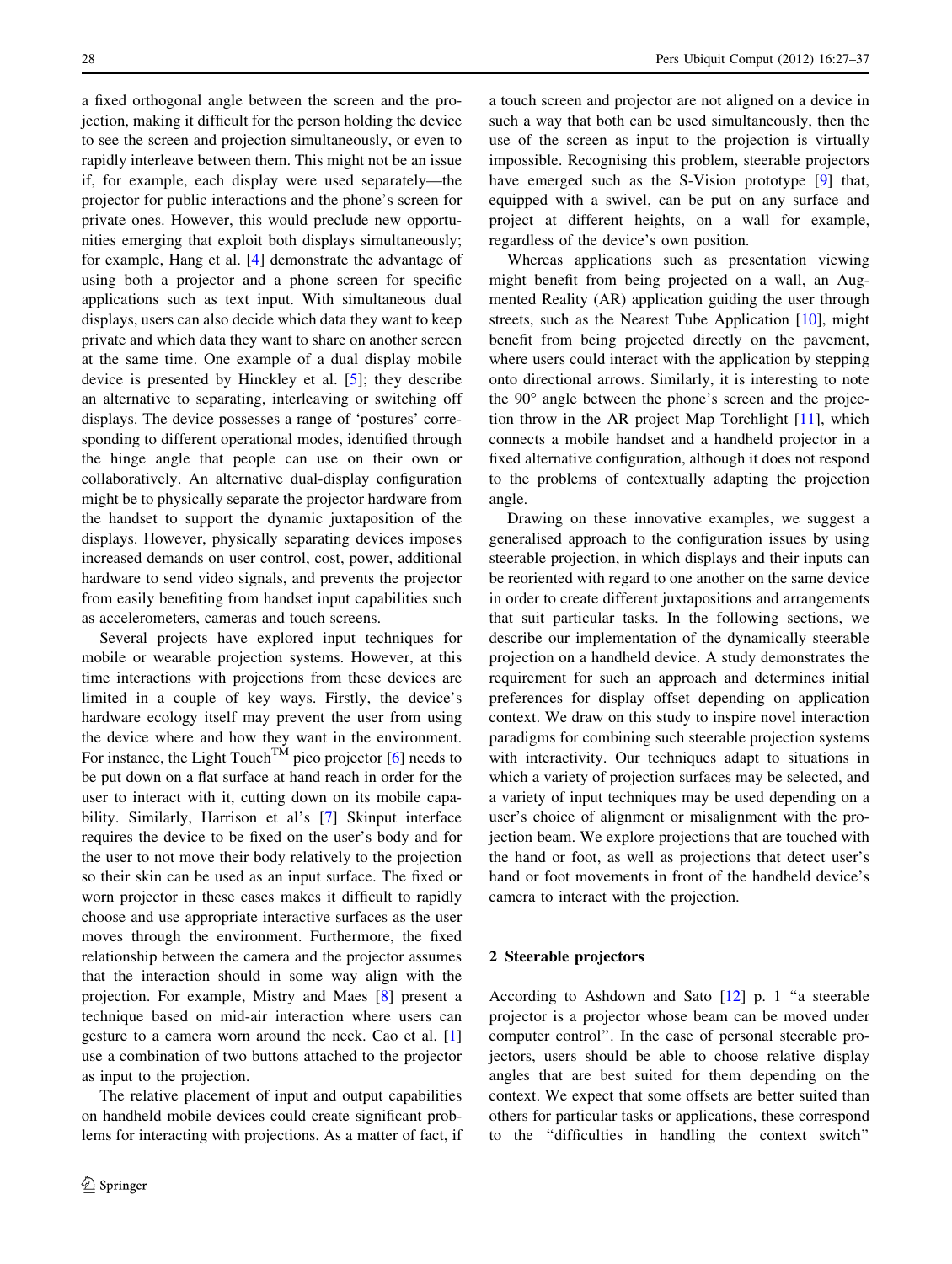Arduino & battery

Fig. 1 Prototype disassembled to show components

described by Hang et al. [\[4](#page-9-0)] p. 214. One difficulty in switching contexts may be that mobile phones or Personal Digital Assistants (PDAs) contain private data such as contact details, personal information, text messages, emails or pictures. In the case of projector phones, the projection space can be used in conjunction with the mobile phone's screen by either cloning the displays or by displaying complementary information across both screens. Cao et al. [\[1](#page-9-0)] address this privacy issue with a permission control system in which data is either public, semi-public or private and is displayed accordingly.

A steerable projector offers a solution in which displaying such categories of information determines or is determined by the spatial relationships between a private and public display. Users can choose where to display information; they can decide, for example, to project on a large projection space (public) in front of them or on a smaller one on a desk for more controlled semi-private sharing. Also, a specific projection angle might be more adapted to respond to the physical constraints of the projection surfaces available [[13\]](#page-9-0). For example, on a train an appropriate projection space might be the folding tray attached to the rear of the seat in front. Thus, we expect the optimal projection angle to depend on criteria such as the nature of the application displayed on the screen, the privacy settings but also the environment. The privacy settings are determined in terms of data privacy as well as in terms of private/public spaces. However, we currently have little principled information on mechanisms or preferences for projected display use. To explore this emerging design space, we began by looking at the angle between a screen and a projection coupled in the same handheld device.

Our prototype (Fig. 1) has been implemented using a Samsung Omnia HD  $i8910$ ,<sup>1</sup> running Symbian 5th Edition OS, and a handheld projector (Pico Pocket V3 Projector). The phone handset and the projector communicate through a bespoke TV-out/mono cable. This prototype is fully portable; the architecture (Fig. [2](#page-3-0)) can be used with any mobile phone equipped with TV-out capability. It can also be used with any handheld projector with Composite Video input. For this example we have incorporated a mirror at the top of the projector lens, based on Pinhanez' [[14\]](#page-9-0) Everywhere Display projector but adapting their design to handheld use. Although a final design would mount the lens on a pivoting head inside the device and/or use an array of steerable Micro-Electro-Mechanical Systems (MEMS) mirrors, for our proof-of-concept we have used a single larger mirror attached to a micro servo motor (Hitec HS-55) which is controlled by an Arduino Bluetooth microcontroller. The user selects the angle of the mirror through the phone's touch-screen; the application then wirelessly sends information to the electronic board that adjusts the mirror's position accordingly.

Our prototype automates the selection of different projected orientations. Manual projection systems such as with WowWee's Cinemin Swivel portable pico-projector [\[3](#page-9-0)] are more straightforward to implement. Nonetheless automated steerable designs offer more possibilities such as readjusting the projection's position, keeping the position still even if the user's hand is moving (e.g. using accelerometers to perform tilt compensation), automatically finding the optimal projection surface, and even moving the projection itself (for example to indicate directions or to adapt to coarse changes in the user's position such as lying down). While we do not explore such functionality in this paper, we anticipate that automated steerable projection will support future techniques such as detecting optimal projection spaces depending on lighting conditions or combining multiple projections in real space to create larger projection spaces, provide improved resolution or even increase resolution or brightness.

Steerable projection is affected by standard projection issues such as keystoning because the projection needs to be of good quality in more than one orientation. If the system makes use of a mirror, then the lens needs to be kept as close to the mirror as possible in order to minimise distortion. In our prototype, we counteract part of the keystoning effect by sending a signal to the projector at a lower resolution than the potential maximum. This partially reduces distortion at the extremities of the image but reduces the overall scale. Steerable projection systems may also present difficulties with focusing, although emerging

Protective casing (top removed)

<sup>&</sup>lt;sup>1</sup> After the study described in section Study: Projection-Device Orientation, the Samsung Omnia HD was replaced by a Nokia N900, since the Maemo OS offers more flexibility to control the displays.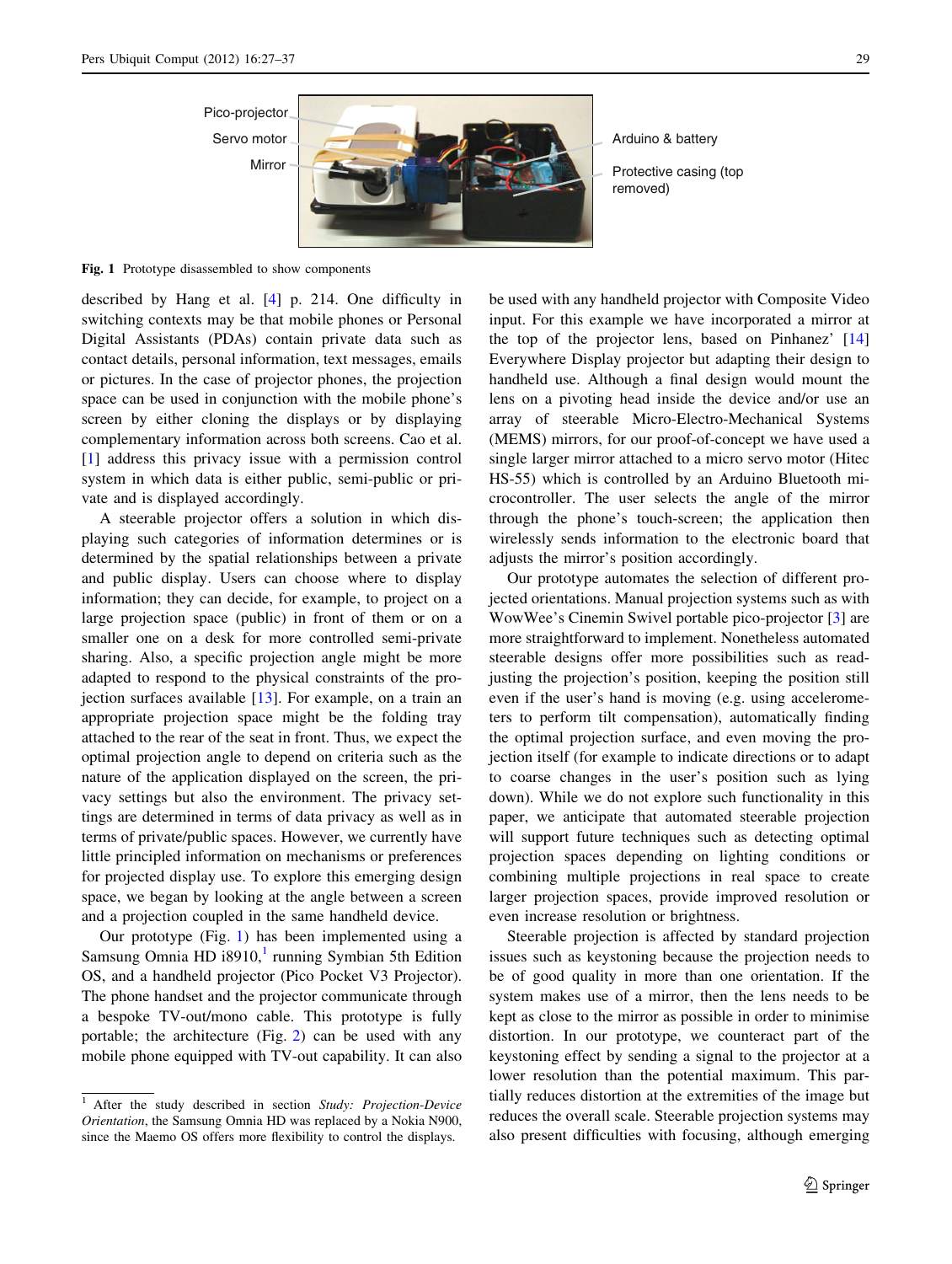<span id="page-3-0"></span>

Fig. 2 Prototype architecture

laser pico-projector technologies such as the technologies produced by Microvision and Light Blue Optics will mitigate this problem.

## 3 Study: projection-device orientation

We wanted to determine whether steerable projection was important for supporting different uses of handheld projectors. We conducted an experiment to determine whether different angles between the mobile device screen and the projection space are useful for different tasks. Three simple tasks were designed for participants, during which the selection of different projection angles was monitored. Our hypothesis was that participants would prefer different orientations between the screen and the projection for different tasks.

## 3.1 Participants and materials

We recruited twenty-one people between 22 and 40 years old to test the prototype, seven working as individuals and fourteen working in pairs (four pairs were unisex and three were of mixed gender). Our participants were all regular mobile phone users, a minority were already smartphone owners, and none of them had ever seen or used a picoprojector or embedded projector on a device. Each task was performed by both the individual participants and the pairs



Fig. 3 Steerable angles used for the study

using one device only in the pair case. Although our device and architecture support steering to any angle, for the experiment software was implemented with a choice of three pre-determined projection angles, labelled as: Wall projection, Desk projection and Floor projection (Fig. 3).

Wall projection corresponds to a horizontal projection, identical to the one available on current mobile projector phones. Desk and Floor projections respectively correspond to a  $30^{\circ}$  and  $50^{\circ}$  downward inclination. The interface for switching angle is very simple, providing a single 'angle' button at the bottom left of the touch screen that opens a pop-up menu with three choices: Wall, Desk or Floor. We have purposely given names to the projection angles and not the angles itself as we believe that they would be more meaningful to the users that were not necessarily technical people. We understand that this could have been confusing for them and have therefore empathized on the fact that users could project wherever they wanted, regardless of the name of the angle.

## 3.2 Procedure

Each session lasted between 30 and 45 min. During the first part of the session, we demonstrated the prototype to each participant (individuals or pairs). The participants used the prototype until they were familiar with the system. Since the interface was very straightforward, only two touches to change angle, the participants were rapidly confident to use the system on their own. In the case of pair participants only one user would hold the device, and in some cases the participants decided to switch who was holding the device during the experiment. They were given a set of tasks and asked for each of them to choose the projection angle they felt the most comfortable with in order to complete that specific task. It was made clear that the participants should complete the task in their own time and that they could choose any surface to project onto. The tasks were chosen to include a spread of demands from keeping the projection very still to observing as much detail as possible, through to using the projection on the move. Our overall hypothesis was that different tasks would suit different projection angles, and therefore motivate our design. To test this hypothesis, we designed three tasks which could be used for personal projection and recorded the extent to which preferences for particular angles were shown. The chosen tasks were:

- Spot the difference. The participant(s) projected two images and had to spot at least five differences between them. We expected that this task would highlight different needs between individuals and pairs.
- *Reading*. The participant(s) had to read aloud an email displayed on the projection. This task required the user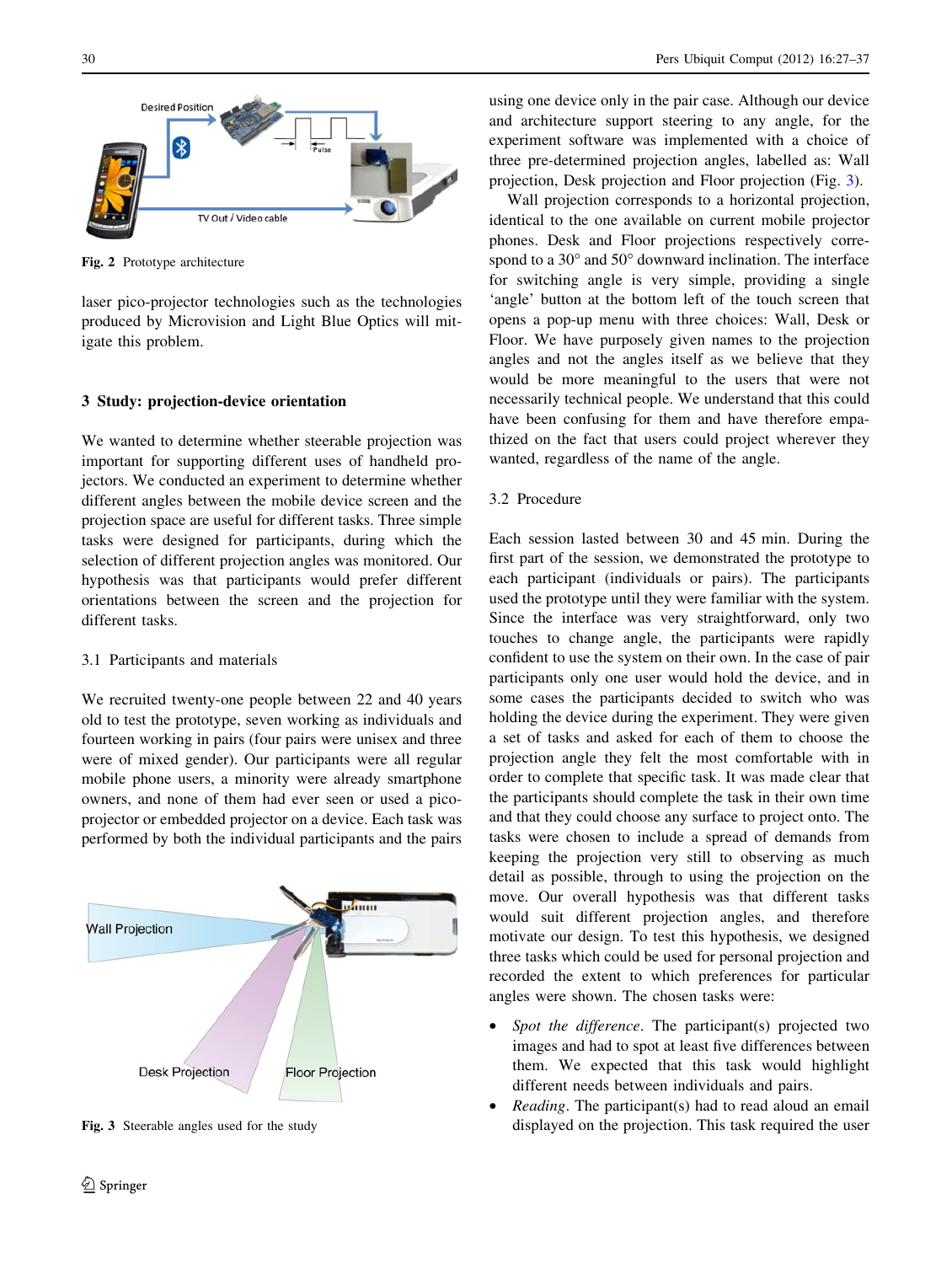to keep the prototype very steady while concentrating on the projected image. We expected that it would highlight considerations for privacy.

• Navigation. The participant(s) had to follow projected arrows to help them navigate between two points across a maze. They were walking while holding the device and interacting with it using the touch screen. It was emphasised that they could use any surface available along the way for the projection. We expected that motion would challenge the participants to continuously find new projection spaces.

We monitored whether and how often participants changed angles during and between tasks and for what reason. We observed participants' behaviours during the sessions using a think-aloud protocol (and listening to conversations between the pairs) and conducted a semistructured interview after the completion of the tasks to gather qualitative results. The participants had to identify and explain their preferences of angle for each task and why. They were then given an opportunity to express their opinion on the device and asked if they would use it if available and in which situations.

## 4 Results

The participants were very enthusiastic about the device in response to questions about all tasks. They grasped the concept of steerable projection spaces quickly and showed no difficulty using the phone's display to switch angles. As expected, some participants found the low quality of resolution and contrast and keystone effects limiting. For each task, we conducted a Pearson's chi-square test to identify whether preferences of viewing angle were significantly different from random choice for the task, and recorded observations on the detail of participants' selected angles.

#### 4.1 Task 1: spot the difference

A chi-square test indicated a significant difference between the observed and expected frequency of angle that participants felt comfortable with ( $\chi^2 = 7.43$ ,  $df = 2$ ,  $p < 0.05$ ). The majority (57%) selected Wall projection (Fig. [4a](#page-5-0)), with the remainder (43%) selecting *Desk* projection (Fig. [4](#page-5-0)b) and none selecting Floor projection.

For pairs, one participant typically held the device while the other pointed at the differences (Fig. [4b](#page-5-0)); some participants used the shadow of their fingers on the beam to point to details of the image. Most participants tried completing the task with different angles and some changed angles during the task. Participants reported that the Desk projection was chosen because it was closer and easier to point at and touch the projected image. The Wall projection was chosen as a natural physical position, with more control over the projection size. 70% of the participants said they would be likely to change angle depending on various factors, including surfaces available to project on, number of people they would want to show an image to, and how simple it would be to change angle.

# 4.2 Task 2: reading

A chi-square test showed a significant difference between the observed and expected frequency of angle selected  $(\chi^2 = 7.43, df = 2, p < 0.05)$ . The majority (57%) selected Desk projection, with the remainder (43%) selecting Wall projection and none selecting *Floor* projection.

As we expected, reading an email out loud raised some concerns over privacy issues. Our choice of reading task for email was perhaps even distracting as some said they would not use the projection at all for reading email, while others believed that they would only use it in private or semi-private places. The Wall projection was described as being 'more comfortable', with no need to bend one's neck, just looking straight ahead. However, participants also indicated that they would switch to Desk projection if they were in a more public place. This confirmed that the projection space itself can be used as a way of managing shared privacy. Desk projection was also chosen because participants found the horizontal surface to be the most sensible place to read. A number of participants commented that they would like to pre-set a 'reading angle' on their phone.

#### 4.3 Task 3: navigation

A chi-square test showed a significant difference between the observed and expected frequency of angle selected  $\left(\chi^2 = 10.86, df = 2, p < 0.01\right)$ . The majority (71%) selected Desk projection, with the remainder (29%) selecting Floor projection and none selecting Wall projection.

All participants used the floor as their projection space for the directional arrows as there was no adequate continuous wall space while walking. The choice between Floor or Desk projection angle seemed dependent on whether participants were naturally holding the device horizontally (Desk projection preferred) or tilted upwards (Floor projection preferred). When the device was held horizontally, the Floor projection was very close to the body and participants did not feel comfortable walking while looking at their feet. On the other hand, when the device was tilted, participants found the *Floor* angle approximately suitable, although they commented that it should be easily adjustable, depending on: the number of people around (short angles suit crowded places); terrain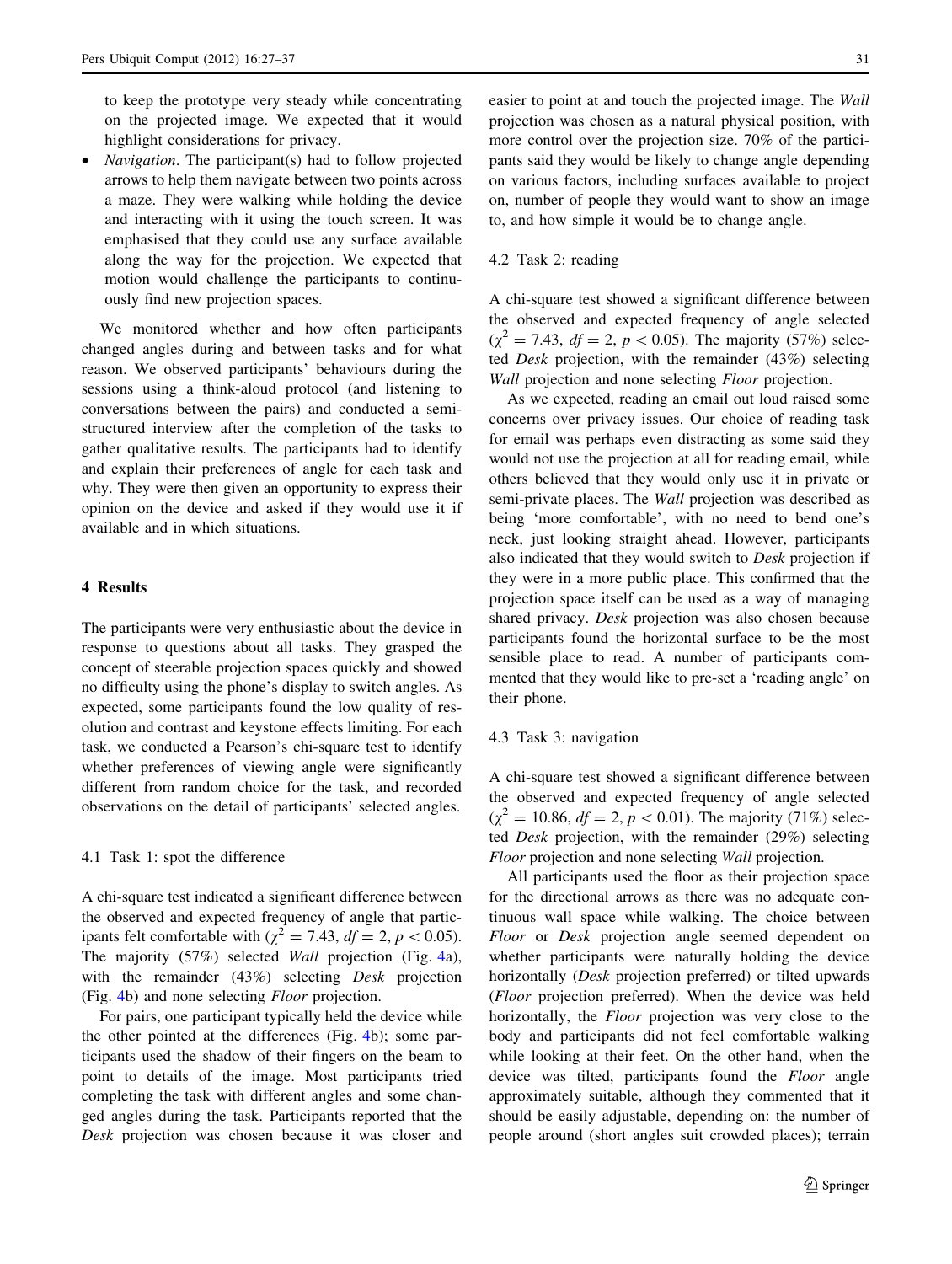<span id="page-5-0"></span>

(going up or down hill would affect required projection orientation), and speed (faster movement would require projected information further away). The participants also commented that in general it was tricky to simultaneously walk along the path and control the projection through the touch screen. In most cases, they had to stop walking to change the projection angle, to then resume the task with the new projected angle.

# 4.4 Additional results

We collapsed results across all tasks to test whether there was an overall preference for a particular projection angle for our design. A chi-square test showed a significant difference between the observed and expected frequency of angle selected ( $\chi^2 = 14.29$ ,  $df = 2$ ,  $p < 0.001$ ). Across all tasks, the majority selected Desk projection (57%), followed by *Wall* projection (33%) and finally *Floor* projection (10%).

Our small-scale study did not have the statistical power to make definitive conclusions about significant differences between individual and pair behaviours. However, discussions during the interview indicated that pair interactions heightened a focus on privacy issues. Moreover, we observed that pairs appeared to change projection angle more frequently. This may be to achieve the more complex task of balancing a co-participant's changing viewing requirements with the user's own viewing requirements.

# 5 Discussion

We found evidence that the task being undertaken affects the projected orientation requirements and therefore that different tasks from our selected activities will produce different preference results. For our selected tasks, the overall preferred projection-screen coupling angle was Desk (30 $^{\circ}$ ), and not the Wall angle (0 $^{\circ}$ ) currently preferred by handheld projector manufacturers. In the task which included user mobility, the currently preferred Wall angle configuration was not used at all. We deliberately ran the experiment in a room where all types of projection spaces (such as whiteboards and desks) were available, so users could decide their ideal projection space for each task. Every single participant, at some point, changed angle to accomplish the tasks. They all agreed that they would use different angles depending on the context or the application that they were using. Thus we found strong observational and statistical evidence for the benefits of steerable projection. Our participants also provided some interesting suggestion for future designs, including the idea that coupling angles could be automatically recognised by the device depending on the chosen application, controlled at a sub-degree level using analogue controls, and many participants suggested preset favourite angles for given tasks along with other handset profile settings.

Finally, we also noted the relationship between steerable projection and interactivity—restricting control of the projection to the phone screen—meant that participants had to iterate between the screen and the projection for control. This issue was particularly prominent in the navigation case where moving compounded the difficulties. It was also particularly observable in studies with pairs where participants had to iterate between angles, often to balance the needs of the user and the observer. Our observations on the use of projection surfaces which are increasingly distant from the hands such as floor projection will also impose increased demands on the design of suitable interaction techniques for these settings. In the following section we explore how these implications have inspired our design of interaction techniques for steerable projections.

## 5.1 Interaction techniques for steerable projections

Interaction techniques for steerable projections have to be flexible enough to support the use of different surfaces such as a wall, desk, floor or even ceiling. While some features of the device require for it to be held in a steady position,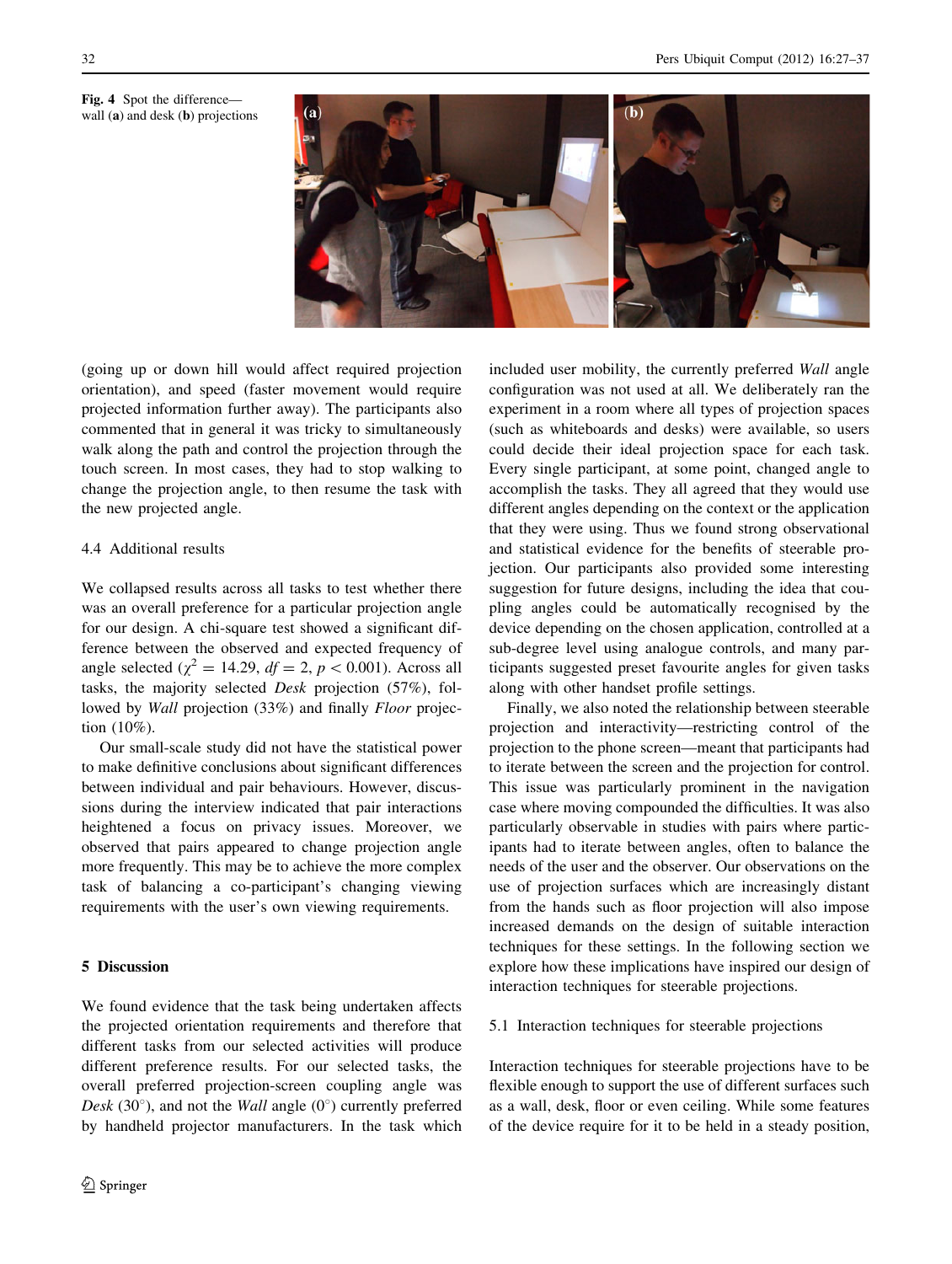the projections' interaction techniques need to be viable when the device is being held. Indeed, the main advantage of steerable projectors is that they are fully mobile and therefore should not require for the device to be placed on a stable surface to be used.

In our study mentioned in the last section, we used a touch screen as these are available in many pico-projector devices such as commercialised projector phones and cameras. However, current touch screen technologies mostly give visual feedback and are not always practical for 'on the move' interaction in which users might not want to look at the screen in order to interact with the application. Furthermore, touch screens normally preclude simultaneous shared interaction between pairs or groups with a projection. A good technique for 'on the move' interaction would also allow unconstrained movement with no additional sensors or physical tags.

Since our projection is steerable, we suggest the user could employ different body parts to produce interactive input. We have begun to explore direct interaction techniques using hands and feet depending on the angle of projection, as these provide the greatest reaching range to touch a projection originating from a handheld device.

As well as considering the input source on the body, we also need to configure the alignment between the projector and the camera that will be used to track the hands or feet. Since the projector's throw angle can be changed, we might consider fixing the camera to the projector's steering mechanism so that they are always aligned. However, as with our study tasks described in section: Study: Projection-Device Orientation, we may also wish to consider situations in which the control space and projection space are misaligned and so make the camera independently steerable. This would allow users to control their projection without detracting from the projected content or without being noticed, as in Montero et al.'s secretive gesture [\[15](#page-9-0)]. Thus we may design a system to allow the interactive and projection spaces to be deliberately aligned or misaligned at particular points in a task.

If we are controlling a projection without a physical surface such as a touch screen, our system also needs to consider how to 'click' or select content as well as move a cursor or point of focus. Several selection techniques have been proposed in the literature for various gesture interaction systems. One possibility is the user's hand dwelling over the item they want to select beyond some fixed length of time. Another possibility would be to put a reflective surface on the user's body part that can easily be recognised by a camera, such as the ''spotlight from tape on a [...] boot"  $(16)$  p. 212) in the Interactive Dirt system. Another example is the use of a vision-based technique to recognise hand shape, such as the pinch gestures proposed by Wilson [[17\]](#page-10-0). These techniques require the user to learn a set of gestures to use the system. Finally, another technique would be to use camera-vision associated with the projection in order to recognise the distance between the user's hand or foot and the projected image; a selection could be made when the user touches the projection space itself, a technique commonly used with fixed position depth cameras alongside interactive projection surfaces [[18\]](#page-10-0).

## 5.1.1 Implementation

In order to demonstrate the capabilities of interactive steerable mobile projection systems, we updated our steerable projection system used in the study described in section: Study: Projection-Device Orientation, to support hand and foot tracking through the mobile phone's camera. The tracking is realised on our prototype through real-time vision-based algorithms that make use of the OpenCV library directly running on the Nokia N900 phone. Our system is therefore completely autonomous and does not require server-side processing. Although we have not built an independently steerable camera yet, we decided to not fix the camera relatively to the projector in order to explore different alignment settings for the interaction. The angle between the camera and the projector can currently be changed manually—since we are using the phone's camera, the angle is between the phone's body and the picoprojector.

In software, we designed two settings: the first corresponds to the camera and projector being aligned; while the second setting corresponds to the camera and projector being misaligned. In addition, we have implemented different interaction techniques to respond to the challenges of the different alignment settings. In both cases, a visionbased algorithm, explained below, is used to recognise the colour, shape and contour of the hand and foot. This ensures that other objects in the environment do not trigger interaction. Examples of these techniques in use can be found in the next section: Example Applications.

5.1.1.1 Algorithm for aligned camera-projector In this setting, the camera's interaction space matches the projection space, which means that the camera 'sees' the projected image. The technique implemented for this setting corresponds to a dwell-threshold based selection technique using the hand or foot of the user. This is particularly suitable since the user looks at the same space as the camera; moreover, there is no need for a cursor since this is a direct manipulation within the projection.

In terms of the algorithm itself, the contour and position of user's hand or foot are detected using colour segmentation, frame by frame, with the OpenCV library. Colour segmentation is a commonly used method to separate human body parts from the background [\[19](#page-10-0)]. It is also a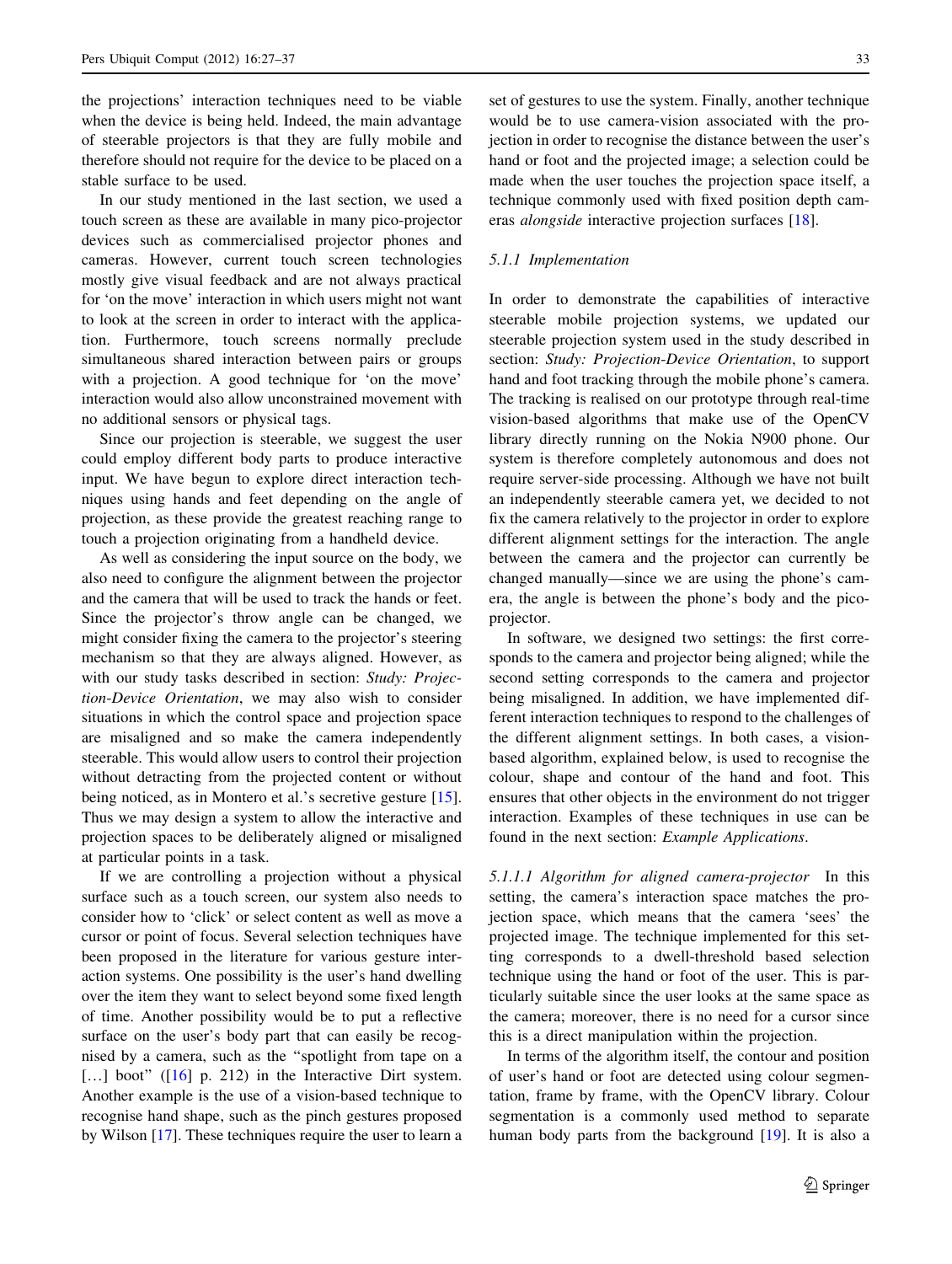method that does not require too much processing power and that can be used in real-time on a phone without limiting other processor demands. The HSV colour space [[20\]](#page-10-0) was used to set a range of colours that would correspond to skin colour for hand recognition and tracking. In the case of foot tracking, for the purposes of this demonstration we used a dark range of colours, imposing the limitation that the user had to wear dark shoes (although clearly more sophisticated algorithms are possible). HSV colour model is especially helpful to analyse the image information with non-uniform lighting conditions. Once the hand or foot is recognised, the algorithm separates the contour from the rest of the background (segmentation stage), allowing the software to easily determine the position of the user's hand or foot. When exploring our design, environmental factors such as indoor lighting and the projection background colour were kept under-control in order to reduce the image noise and increase the stability of our recognition algorithm; again, more stable algorithms are possible beyond our demonstration, although real-time responses of these will trade-off against locally available processor capacity.

Once the hand (or foot) is detected, the algorithm needs to check what is being selected on the projection. The selection process is started as soon as the user's hand (or foot) is detected inside the field of view of the camera. There are two steps to this selection process. First, the algorithm checks if the detected contour is decreasing in size, implying that the hand (or foot) is moving towards the projection and further away from the camera. This strategy allows the system to differentiate the intention to touch from other movements. Then, after a few frames of the contour decreasing in size, the algorithm checks if the hand (or foot) stays still for more than 10 frames. The refreshrate of the phone's camera used is 20fps in order to guarantee the fluency of gesture detection, so the corresponding dwell-threshold time is 0.5 s. In practice, the selection time is to some extent increased due to the processing required. The suitability of this dwell time was determined empirically through the use of the system. Once the selection is confirmed, the position of the hand (or foot) is compared to the position of items that can be selected on the projection space and the corresponding item is selected.

5.1.1.2 Algorithm for misaligned camera-projector In this setting, the camera and the projector are misaligned, which means that the camera's interaction space and the projection space are different. The technique used in this setting involves a gesture recognition algorithm. An indirect selection technique would require implementing a cursor to determine the position of the hand (or foot) relative to the projection. A set of many different gestures could be implemented in the same manner; however, we only implemented two gestures as a proof of concept that

these can be used for misaligned camera-projector arrangements. The gestures implemented are a waving gesture (with hand or foot) from left to right and the same gesture from right to left.

The hand (or foot) is detected in the same way as for the algorithm presented in the Algorithm for aligned Camera-Projector section. In order to check the movement of the hand (or foot), the algorithm sequentially calculates the contour's coordinate along the  $x$ -axis. If the value keeps increasing at each frame for a few frames in a row (rate used is 10fps), then the application recognises that the user is waving from left to right (or from right to left if the value keeps decreasing). One of the limitations of this algorithm is that the user has to move their hand or foot out of the camera field of view between two actions.

## 5.1.2 Example applications

We developed two applications to investigate the benefits and trade-offs of the various interaction techniques that we have implemented for steerable mobile projection systems. The first application (Fig. [5](#page-8-0)a, b) is an Easter Egg Hunt game which aligns projector and camera in order to enable touch with hand or foot on the projection. In the second application, a presentation support tool (Fig. [5](#page-8-0)c, d), the camera and the projection are intentionally misaligned, so that the camera can detect foot movement when projecting on the wall or hand movement when projecting at any height. In the next sections we describe these applications and then discuss our informal experiences using them to highlight the benefits and drawbacks of these interaction techniques in steerable projection settings.

5.1.2.1 Aligned: an easter egg hunt We have implemented an augmented version of the traditional Easter Egg Hunt game using the mobile projection system where virtual clues lead to actual chocolate eggs. Each egg has a location clue which is given to the participant on the projected image; moreover the projection beam itself gives another clue by displaying at the height at which the egg is hidden. On each egg there is a picture that the participant needs to select on the projection in order to access the next clue. When the game starts, the rules are explained and the user is informed that both hands and feet can be used to interact with the projected image. The idea is to use the hand when the projection falls on a nearby flat surface such as table or wall; and the foot for a floor projection. When the user selects the correct image, the projector steers to the next clue and changes its content.

5.1.2.2 Misaligned: a presentation support tool We have developed a second application in which the user navigates through a series of pictures or slides and looks at the next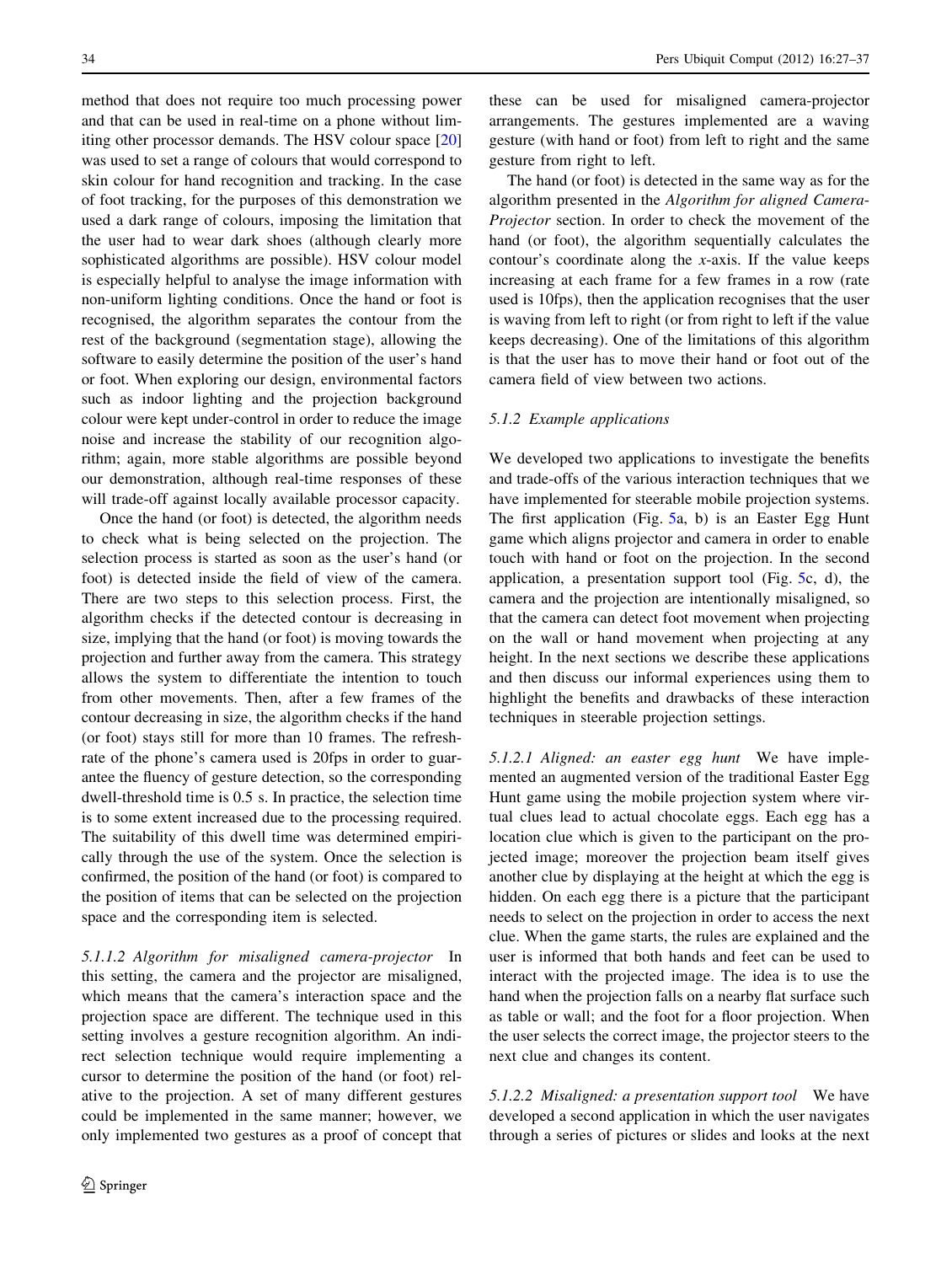<span id="page-8-0"></span>

Fig. 5 Interaction by: a touching the projection; b stepping on it; c waving; d kicking

or previous item by moving their hand or foot in front of the camera. This interface can be used for changing slides during a presentation or for browsing photos together in a group. For this application, the camera is in a fixed position. The user's hand or foot movement is used to provide input by waving from left to right (forward navigation) or from right to left (backward navigation) in front of the camera.

5.1.2.3 Findings In the case where the camera and projector are aligned, touch interaction with the 'spare' hand not holding the device requires the user to get close enough to the projection to be able to touch it. This process was sometimes difficult since the projection reduces in size as the throw is reduced to arm's length; in some cases, the user could not even get close enough to reach the projection, for example when objects were obstructing the way. Thus, in our Easter Egg Hunt application, with the camera and projector aligned, hand-based interaction was the least easy to use. Foot-based interaction on the other hand was very easy to use, because the throw distance is significantly greater and therefore makes it simple to adjust the projection and foot into a comfortable juxtaposition.

When the camera and projectors are misaligned, as in the presentation application, the movements of the hand and foot allow discrete interaction, opening up many possibilities. The users could intuitively navigate through pictures forth and back by sliding their hands/feet, respectively from the left to the right or the right to the left. Although we intended the design to support individual interaction, the device could be held in such a way as to project in one direction and provide a new interaction space to allow someone else to move the slides for the presentation, even if they were not holding the device.

Our technique that recognises the shape of the hand or foot worked well and dwelling is an intuitive interaction technique to use. In order to provide predictable interactivity, the dwell time needs to be relatively short for the user to have the patience to hold their gesture in place. When the camera and projector are misaligned, it can be difficult to select particular objects without any feedback that conveys the camera-projector mapping, suggesting a cursor or a pointer on the projection that provides a reference point.

## 6 Conclusions and future work

We examined the idea of steerable projections as a way of overcoming the alignment problems between projected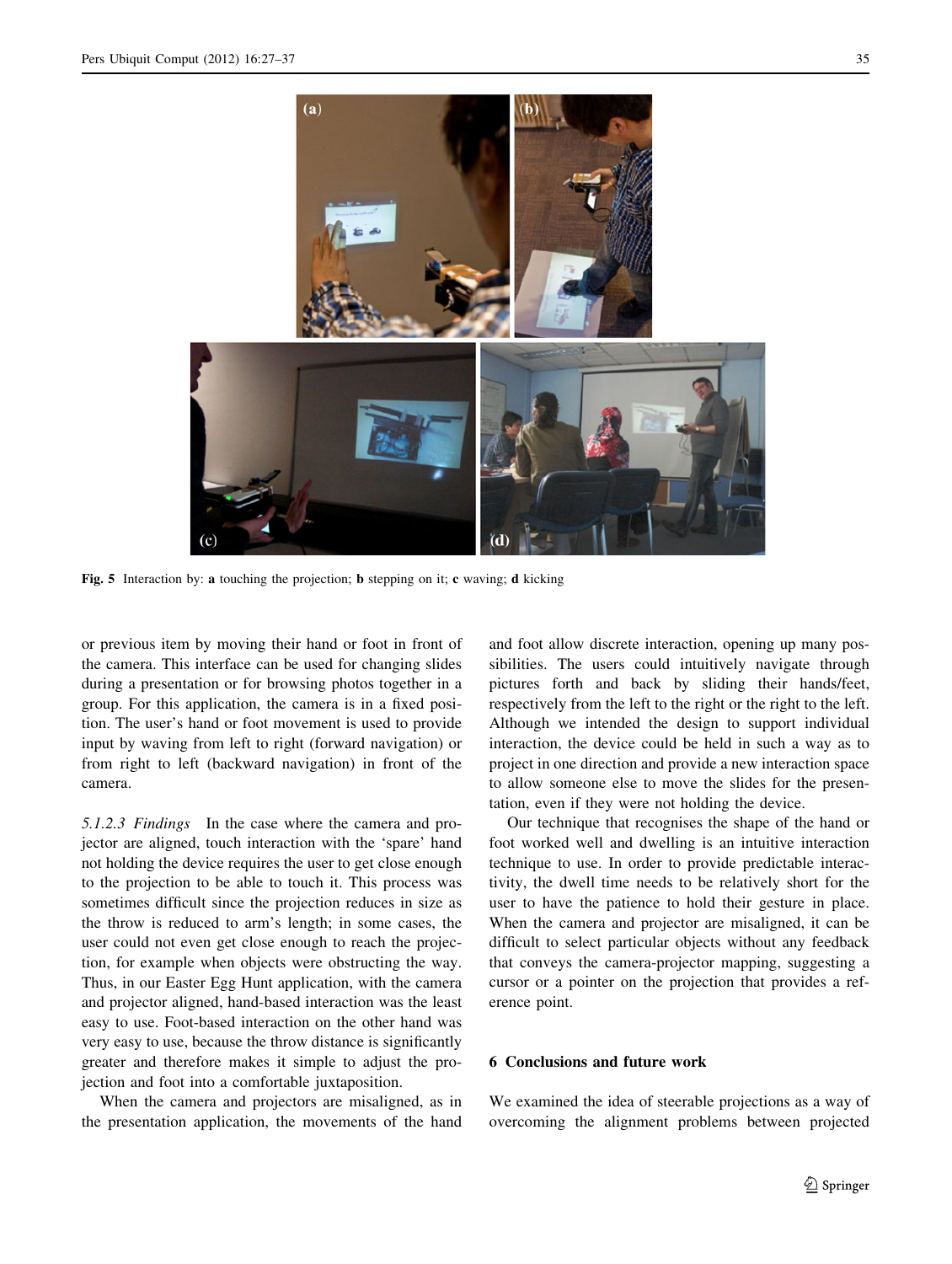<span id="page-9-0"></span>displays and interactions as well as the 'traditional' displays and interactions provided by a mobile handheld device. We demonstrated that participants preferred different projection angles for different tasks and described their initial preferences in which screen and projection were oriented at different angles with respect to the handset and screen. Out of three possible angles, the overall preferred projection-screen angle was  $30^{\circ}$ , and not the  $0^{\circ}$ currently preferred by handheld projector manufacturers. The  $0^{\circ}$  angle was completely unused in a mobile task where alternative steerable options are provided, which shows evidence that there is a correlation between the lack of use of existing projector phone configurations and continuous mobility. All our participants preferred to change angle to accomplish tasks and all agreed that they would use different angles depending on the context or the application that they were using. We also found evidence that screen-based interaction techniques were not optimal for handheld projections, and went on to implement and demonstrate a number of interaction techniques based on the alignment or misalignment between the projection and the phone. Our initial experiences with these techniques suggest that these interaction techniques need to adapt to different situations and exploit opportunities such as whether the projector and the camera are aligned. Although hand-based touch interaction seems fairly easy and intuitive, it does not seem optimal for interactive surfaces created by wearable or handheld projectors. Foot tracking, however, seems to be a very promising interaction technique for steerable mobile projection. Both techniques, however, can be used as secretive gestures in the case where the projector and camera are misaligned.

This work opens up broad new avenues for research into both personal projection and mobile device functionality. Personal handsets incorporate an increasing array of input and output technologies. Each new capability introduces additional challenges to fit into the device ecology such that existing hardware and the corresponding interactive capabilities are not disrupted. The relative placement of displays, cameras, sensors and controls predetermine particular uses of the device by imposing how capabilities can be coupled and combined. We expect that additional new interaction techniques combining digital and physical steering will be required to suit these emerging capabilities. In future work, we expect to introduce increased automated functionality that steers handheld projectors and cameras according to additional inputs such as detecting and using optimal projection spaces, compensating for movement jitter or keystoning, and automatically aligning projections from multiple handheld devices.

Acknowledgments This research was supported by the EPSRC and Mobile VCE through the Core 5 User Interactions programme, grant

number EP/G058334/1. The authors would like to thank their colleagues at the Bristol Interaction and Graphics lab for their help and support.

## References

- 1. Cao X, Forlines C, Balakrishnan R (2007) Multi-user interaction using handheld projectors. Paper presented at the 20th annual ACM symposium on user interface software and technology, Newport, Rhode Island, USA
- 2. Murph D (2010) DigiLife I-One e-reader smuggles along integrated projector, gets white glove treatment at Computex. [http://](http://www.engadget.com/2010/06/04/digilife-i-one-e-reader-smuggles-along-integrated-projector-get/) [www.engadget.com/2010/06/04/digilife-i-one-e-reader-smuggles](http://www.engadget.com/2010/06/04/digilife-i-one-e-reader-smuggles-along-integrated-projector-get/)[along-integrated-projector-get/](http://www.engadget.com/2010/06/04/digilife-i-one-e-reader-smuggles-along-integrated-projector-get/)
- 3. Wowwee (2010) Cinemin Swivel pico projector. [http://www.](http://www.wowwee.com/en/cinemin) [wowwee.com/en/cinemin](http://www.wowwee.com/en/cinemin)
- 4. Hang A, Rukzio E, Greaves A (2008) Projector phone: a study of using mobile phones with integrated projector for interaction with maps. Paper presented at the 10th international conference on human computer interaction with mobile devices and services, Amsterdam, The Netherlands
- 5. Hinckley K, Dixon M, Sarin R, Guimbretiere F, Balakrishnan R (2009) Codex: a dual screen tablet computer. Paper presented at the 27th international conference on human factors in computing systems, Boston, MA, USA
- 6. Light Blue Optics—Light Touch Pico Projector (2010) [http://](http://lightblueoptics.com/products/light-touch/) [lightblueoptics.com/products/light-touch/.](http://lightblueoptics.com/products/light-touch/) Accessed 27 Jan 2011
- 7. Harrison C, Tan D, Morris D (2010) Skinput: appropriating the body as an input surface. In: Proceedings of the CHI '10: 28th international conference on human factors in computing systems, Atlanta, Georgia, USA, April 10–15, 2010. ACM, New York, NY, USA, pp 453–462. doi[:http://doi.acm.org/10.1145/1753326.](http://doi.acm.org/10.1145/1753326.1753394) [1753394](http://doi.acm.org/10.1145/1753326.1753394)
- 8. Mistry P, Maes P (2009) SixthSense: a wearable gestural interface. Paper presented at the ACM SIGGRAPH ASIA 2009 sketches, Yokohama, Japan
- 9. S-Vision mobile projector phone prototype (2010) [http://](http://felixrunde.de/portfolio/mobiltelefon/) [felixrunde.de/portfolio/mobiltelefon/](http://felixrunde.de/portfolio/mobiltelefon/). Accessed 20 Mar 2010
- 10. Acrossair (2009) Nearest tube iPhone application. [http://www.](http://www.acrossair.com/apps_nearesttube.htm) [acrossair.com/apps\\_nearesttube.htm](http://www.acrossair.com/apps_nearesttube.htm)
- 11. Schöning J, Rohs M, Kratz S, Löchtefeld M, Krüger A (2009) Map torchlight: a mobile augmented reality camera projector unit. Paper presented at the 27th international conference extended abstracts on human factors in computing systems, Boston, MA, USA
- 12. Ashdown M, Sato Y (2005) Steerable projector calibration. Paper presented at the IEEE computer society conference on computer vision and pattern recognition (CVPR'05)-workshops
- 13. Cauchard JR, Fraser M, Sriram S (2010) Offsetting displays on mobile projector phones. Paper presented at the Ubiprojection 2010, Workshop on personal projection at pervasive 2010, Helsinki, Finland, 17 May 2010
- 14. Pinhanez CS (2001) The everywhere displays projector: a device to create ubiquitous graphical interfaces. Paper presented at the 3rd international conference on ubiquitous computing, Atlanta, Georgia, USA
- 15. Montero CS, Alexander J, Marshall M, Subramanian S Would you do that?—understanding social acceptance of gestural interfaces. In: Proceedings of the MobileHCI 2010, Lisboa, Portugal, 7–10 September 2010
- 16. McFarlane DC, Wilder SM (2009) Interactive dirt: increasing mobile work performance with a wearable projector-camera system. Paper presented at the 11th international conference on ubiquitous computing, Orlando, Florida, USA